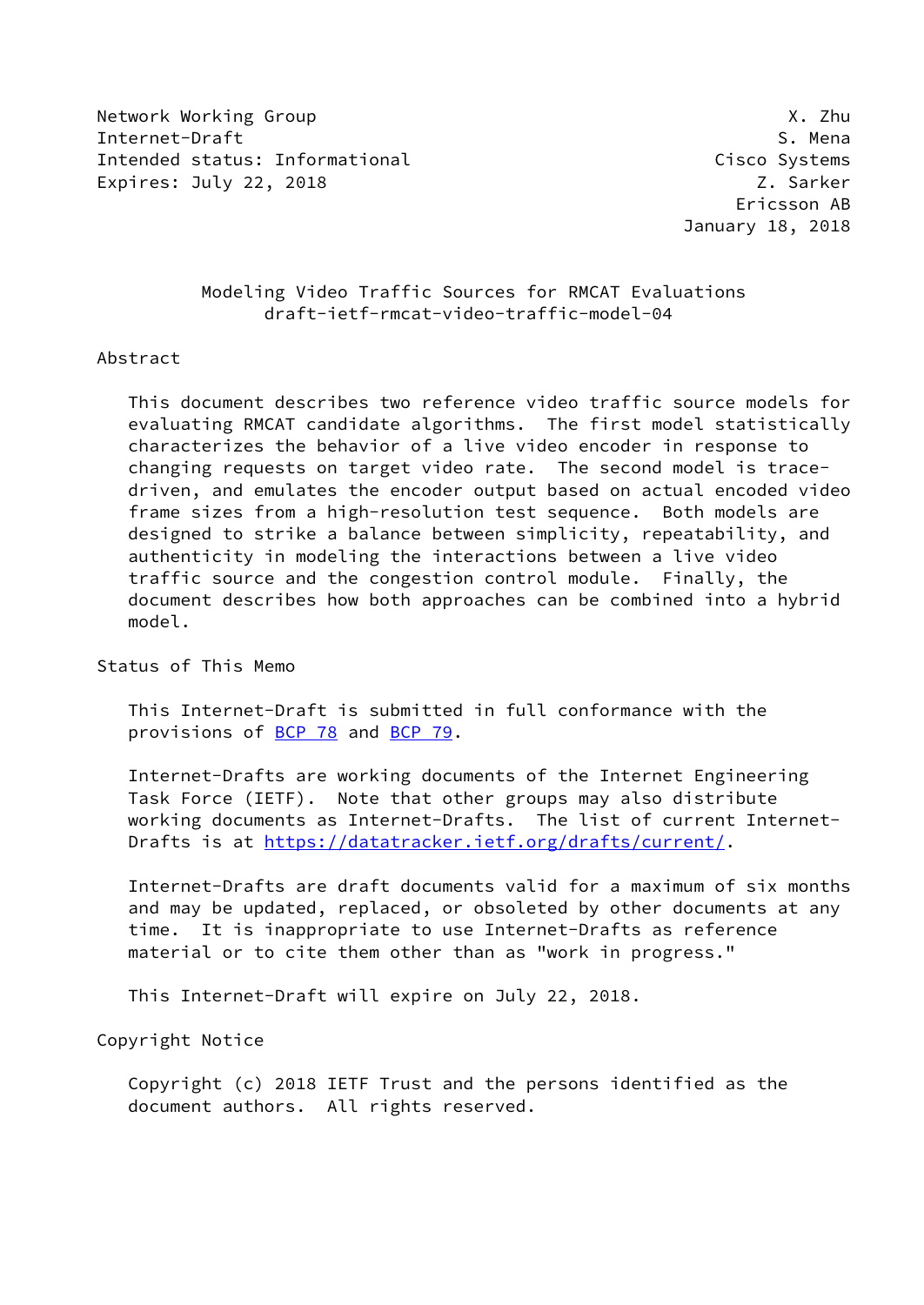<span id="page-1-1"></span>This document is subject to **[BCP 78](https://datatracker.ietf.org/doc/pdf/bcp78)** and the IETF Trust's Legal Provisions Relating to IETF Documents [\(https://trustee.ietf.org/license-info](https://trustee.ietf.org/license-info)) in effect on the date of publication of this document. Please review these documents carefully, as they describe your rights and restrictions with respect to this document. Code Components extracted from this document must include Simplified BSD License text as described in Section 4.e of the Trust Legal Provisions and are provided without warranty as described in the Simplified BSD License.

Table of Contents

| $\overline{\perp}$ .                                                                                                                                                                                                                                | $\overline{2}$  |
|-----------------------------------------------------------------------------------------------------------------------------------------------------------------------------------------------------------------------------------------------------|-----------------|
| 2.                                                                                                                                                                                                                                                  | $\overline{3}$  |
| Desired Behavior of A Synthetic Video Traffic Model<br>3.                                                                                                                                                                                           | $\overline{3}$  |
| Interactions Between Synthetic Video Traffic Source and<br>4.                                                                                                                                                                                       |                 |
| Other Components at the Sender                                                                                                                                                                                                                      | $\overline{4}$  |
| A Statistical Reference Model<br>5.                                                                                                                                                                                                                 | 6               |
| Time-damped response to target rate update $\ldots$<br>5.1.                                                                                                                                                                                         | $\overline{1}$  |
| Temporary burst and oscillation during transient<br>5.2.                                                                                                                                                                                            | $\underline{8}$ |
| Output rate fluctuation at steady state $\ldots$<br>5.3.                                                                                                                                                                                            | $\underline{8}$ |
| Rate range limit imposed by video content $\dots$<br>5.4.                                                                                                                                                                                           | 9               |
|                                                                                                                                                                                                                                                     | 9               |
| Choosing the video sequence and generating the traces<br>6.1.                                                                                                                                                                                       | 10              |
| Using the traces in the synthetic codec<br>6.2.                                                                                                                                                                                                     | 11              |
|                                                                                                                                                                                                                                                     | 11              |
| $6.2.2.$ Notes to the main algorithm                                                                                                                                                                                                                | 13              |
| $6.3$ . Varying frame rate and resolution                                                                                                                                                                                                           | 13              |
| Combining The Two Models<br>7.                                                                                                                                                                                                                      | 14              |
| 8.                                                                                                                                                                                                                                                  | 15              |
| 9.                                                                                                                                                                                                                                                  | 16              |
|                                                                                                                                                                                                                                                     | 16              |
| 10.1.                                                                                                                                                                                                                                               | 16              |
| Informative References<br>10.2.                                                                                                                                                                                                                     | 16              |
| Authors' Addresses<br>. The contract of the contract of the contract of the contract of the contract of the contract of the contract of the contract of the contract of the contract of the contract of the contract of the contract of the contrac | 17              |
|                                                                                                                                                                                                                                                     |                 |

## <span id="page-1-0"></span>[1](#page-1-0). Introduction

 When evaluating candidate congestion control algorithms designed for real-time interactive media, it is important to account for the characteristics of traffic patterns generated from a live video encoder. Unlike synthetic traffic sources that can conform perfectly to the rate changing requests from the congestion control module, a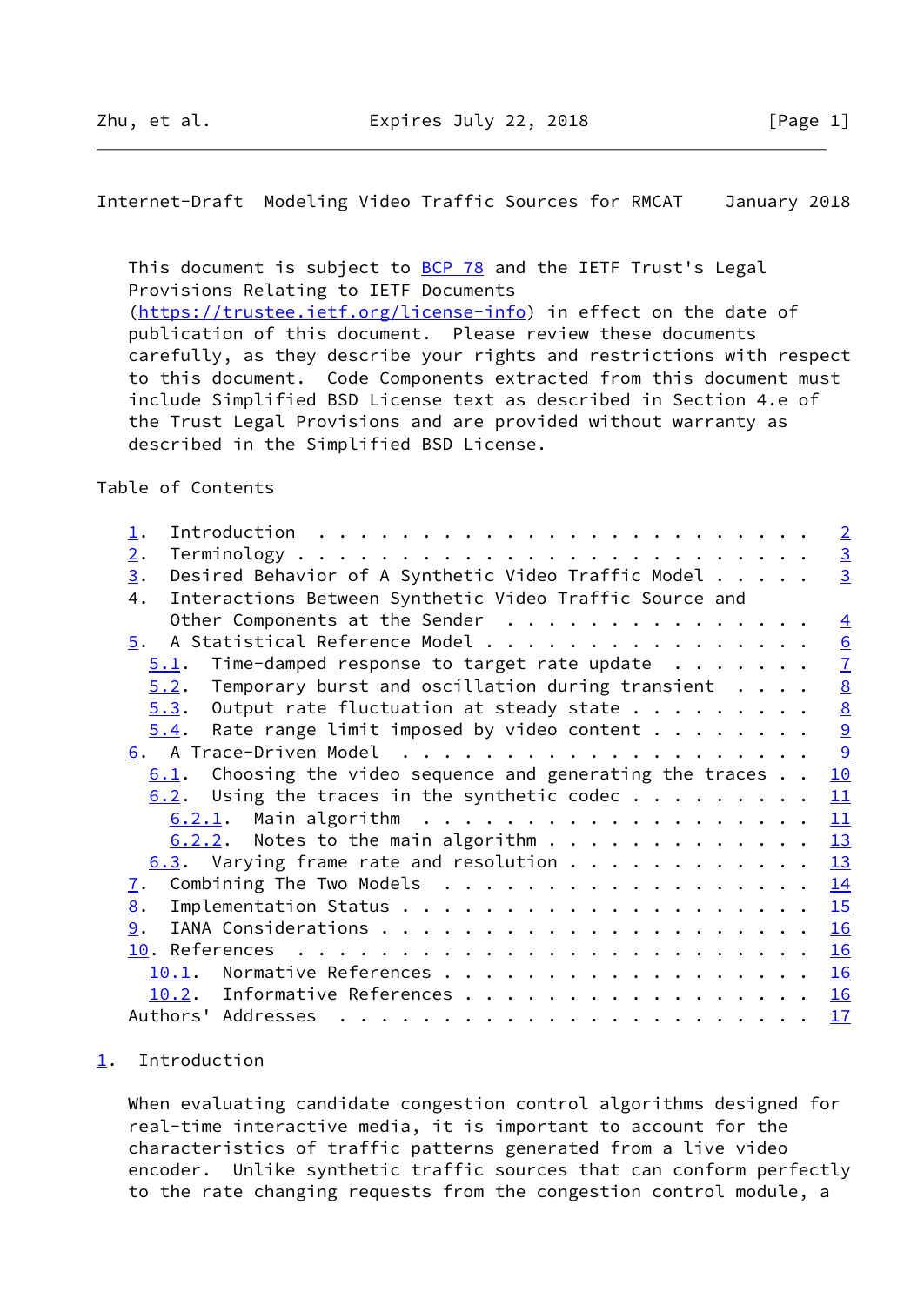live video encoder can be sluggish in reacting to such changes. Output rate of a live video encoder also typically deviates from the target rate due to uncertainties in the encoder rate control process. Consequently, end-to-end delay and loss performance of a real-time

Zhu, et al. **Expires July 22, 2018** [Page 2]

<span id="page-2-1"></span>Internet-Draft Modeling Video Traffic Sources for RMCAT January 2018

 media flow can be further impacted by rate variations introduced by the live encoder.

 On the other hand, evaluation results of a candidate RMCAT algorithm should mostly reflect performance of the congestion control module, and somewhat decouple from peculiarities of any specific video codec. It is also desirable that evaluation tests are repeatable, and be easily duplicated across different candidate algorithms.

 One way to strike a balance between the above considerations is to evaluate RMCAT algorithms using a synthetic video traffic source model that captures key characteristics of the behavior of a live video encoder. To this end, this draft presents two reference models. The first is based on statistical modeling; the second is trace-driven. The draft also discusses the pros and cons of each approach, as well as how both approaches can be combined into a hybrid model.

<span id="page-2-0"></span>[2](#page-2-0). Terminology

 The key words "MUST", "MUST NOT", "REQUIRED", "SHALL", "SHALL NOT", "SHOULD", "SHOULD NOT", "RECOMMENDED", "MAY", and "OPTIONAL" in this document are to be interpreted as described [RFC2119 \[RFC2119](https://datatracker.ietf.org/doc/pdf/rfc2119)].

<span id="page-2-2"></span>[3](#page-2-2). Desired Behavior of A Synthetic Video Traffic Model

 A live video encoder employs encoder rate control to meet a target rate by varying its encoding parameters, such as quantization step size, frame rate, and picture resolution, based on its estimate of the video content (e.g., motion and scene complexity). In practice, however, several factors prevent the output video rate from perfectly conforming to the input target rate.

 Due to uncertainties in the captured video scene, the output rate typically deviates from the specified target. In the presence of a significant change in target rate, it sometimes takes several frames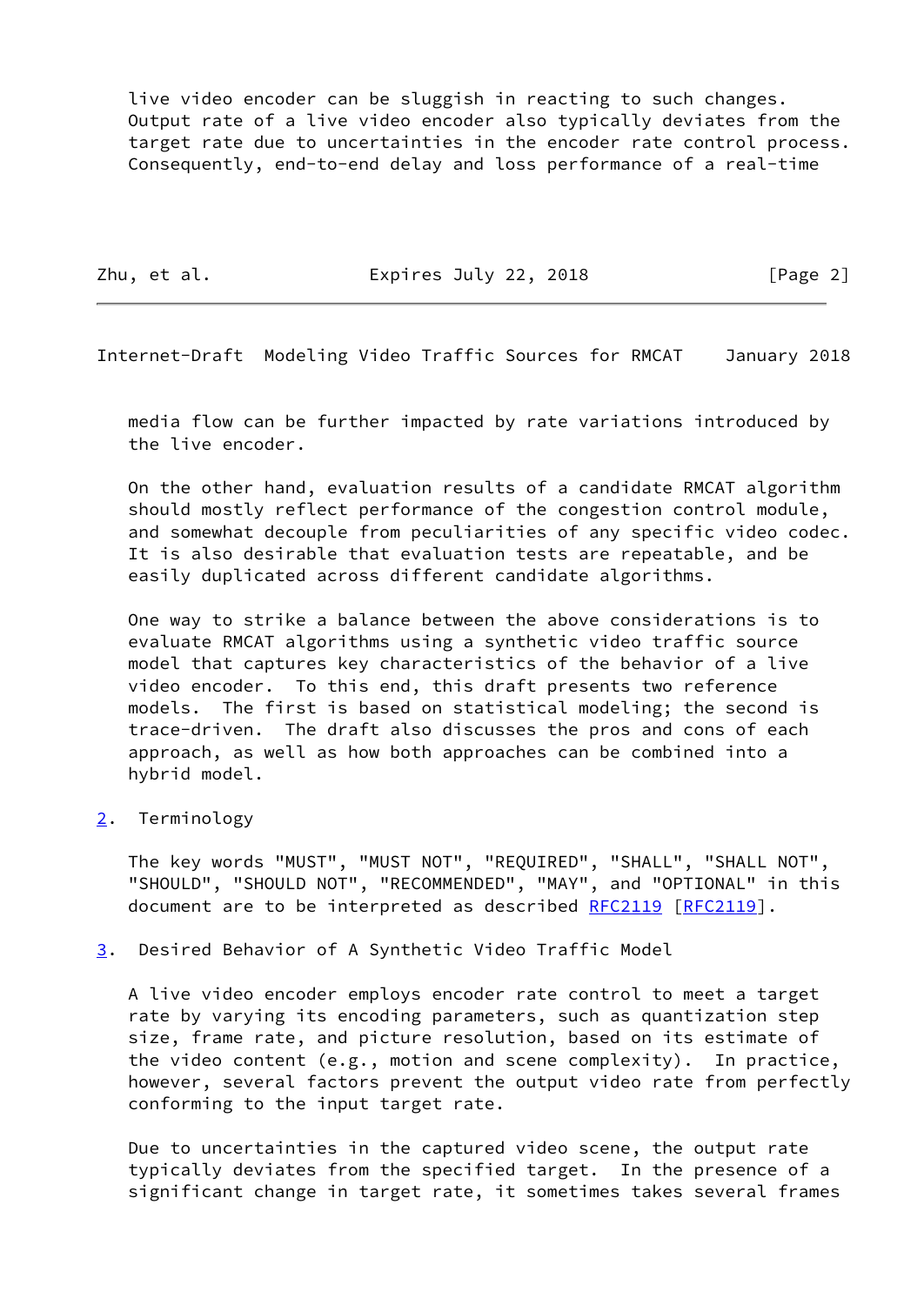before the encoder output rate converges to the new target. Finally, while most of the frames in a live session are encoded in predictive mode, the encoder can occasionally generate a large intra-coded frame (or a frame partially containing intra-coded blocks) in an attempt to recover from losses, to re-sync with the receiver, or during the transient period of responding to target rate or spatial resolution changes.

 Hence, a synthetic video source should have the following capabilities:

Zhu, et al. **Expires July 22, 2018** [Page 3]

<span id="page-3-0"></span>Internet-Draft Modeling Video Traffic Sources for RMCAT January 2018

- o To change bitrate. This includes ability to change framerate and/ or spatial resolution, or to skip frames when required.
- o To fluctuate around the target bitrate specified by the congestion control module.
- o To show a delay in convergence to the target bitrate.
- o To generate intra-coded or repair frames on demand.

 While there exist many different approaches in developing a synthetic video traffic model, it is desirable that the outcome follows a few common characteristics, as outlined below.

- o Low computational complexity: The model should be computationally lightweight, otherwise it defeats the whole purpose of serving as a substitute for a live video encoder.
- o Temporal pattern similarity: The individual traffic trace instances generated by the model should mimic the temporal pattern of those from a real video encoder.
- o Statistical resemblance: The synthetic traffic should match the outcome of the real video encoder in terms of statistical characteristics, such as the mean, variance, peak, and autocorrelation coefficients of the bitrate. It is also important that the statistical resemblance should hold across different time scales, ranging from tens of milliseconds to sub-seconds.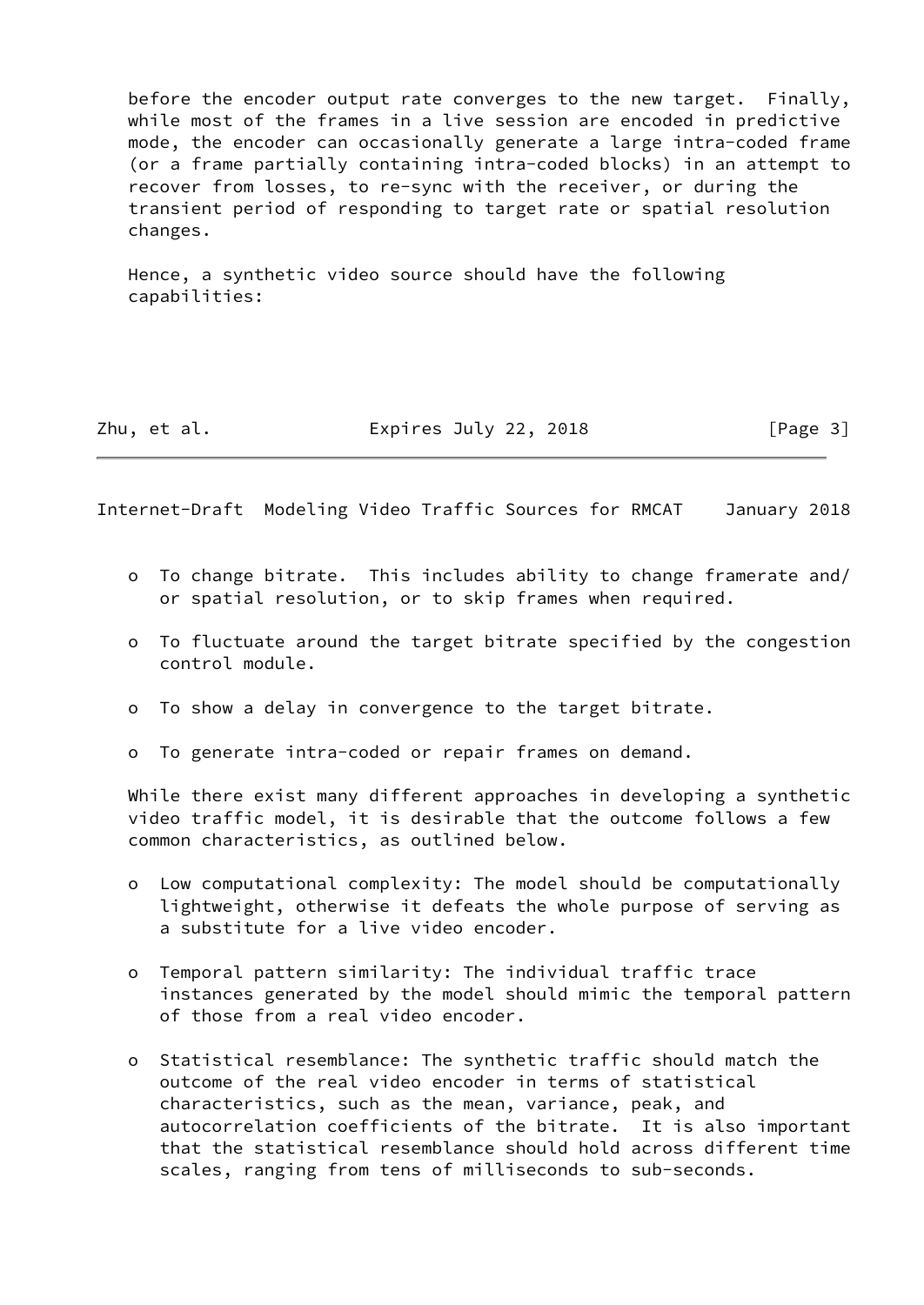o Wide range of coverage: The model should be easily configurable to cover a wide range of codec behaviors (e.g., with either fast or slow reaction time in live encoder rate control) and video content variations (e.g., ranging from high-motion to low-motion).

 These distinct behavior features can be characterized via simple statistical modelling, or a trace-driven approach. [Section 5](#page-6-0) and [Section 6](#page-9-2) provide an example of each approach, respectively. [Section 7](#page-15-0) discusses how both models can be combined together.

<span id="page-4-0"></span>[4](#page-4-0). Interactions Between Synthetic Video Traffic Source and Other Components at the Sender

 Figure 1 depicts the interactions of the synthetic video encoder with other components at the sender, such as the application, the congestion control module, the media packet transport module, etc. Both reference models, as described later in [Section 5](#page-6-0) and [Section 6,](#page-9-2) follow the same set of interactions.

Zhu, et al. **Expires July 22, 2018** [Page 4]

Internet-Draft Modeling Video Traffic Sources for RMCAT January 2018

 The synthetic video encoder takes in raw video frames captured by the camera and then dynamically generates a sequence of encoded video frames with varying size and interval. These encoded frames are processed by other modules in order to transmit the video stream over the network. During the lifetime of a video transmission session, the synthetic video encoder will typically be required to adapt its encoding bitrate, and sometimes the spatial resolution and frame rate.

 In our model, the synthetic video encoder module has a group of incoming and outgoing interface calls that allow for interaction with other modules. The following are some of the possible incoming interface calls  $---$  marked as (a) in Figure 1  $---$  that the synthetic video encoder may accept. The list is not exhaustive and can be complemented by other interface calls if deemed necessary.

 o Target rate R\_v: target rate request to the encoder, typically from the congestion control module and updated dynamically over time. Depending on the congestion control algorithm in use, the update requests can either be periodic (e.g., once per second), or on-demand (e.g., only when a drastic bandwidth change over the network is observed).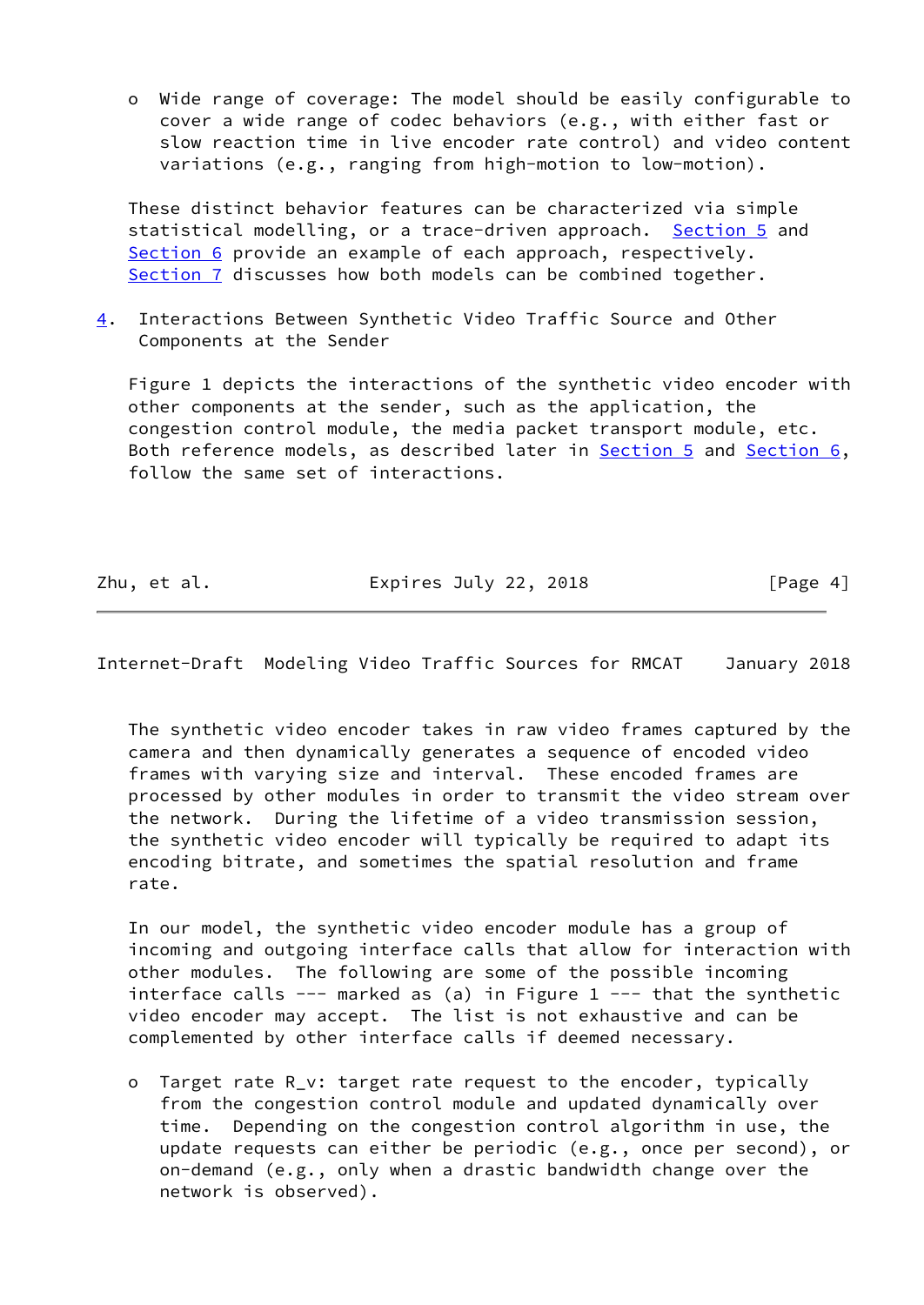- o Target frame rate FPS: the instantaneous frame rate measured in frames-per-second at a given time. This depends on the native camera capture frame rate as well as the target/preferred frame rate configured by the application or user.
- o Frame resolution XY: the 2-dimensional vector indicating the preferred frame resolution in pixels. Several factors govern the resolution requested to the synthetic video encoder over time. Examples of such factors are the capturing resolution of the native camera; or the current target rate R v, since very small resolutions do not make sense with very high bitrates, and vice versa.
- o Instant frame skipping: the request to skip the encoding of one or several captured video frames, for instance when a drastic decrease in available network bandwidth is detected.
- o On-demand generation of intra (I) frame: the request to encode another I frame to avoid further error propagation at the receiver, if severe packet losses are observed. This request typically comes from the error control module.

<span id="page-5-0"></span>

|  | Zhu, et al. | Expires July 22, 2018 | [Page 5] |
|--|-------------|-----------------------|----------|
|--|-------------|-----------------------|----------|

An example of outgoing interface call  $---$  marked as (b) in Figure 1 --- is the rate range, that is, the dynamic range of the video encoder's output rate for the current video contents: [R\_min, R\_max]. Here, R\_min and R\_max are meant to capture the dynamic rate range the encoder is capable of outputting. This typically depends on the video content complexity and/or display type (e.g., higher R\_max for video contents with higher motion complexity, or for displays of higher resolution). Therefore, these values will not change with R\_v, but may change over time if the content is changing.

| raw video |                             | encoded video |
|-----------|-----------------------------|---------------|
|           | frames   Synthetic   frames |               |
|           | Video                       | ------------  |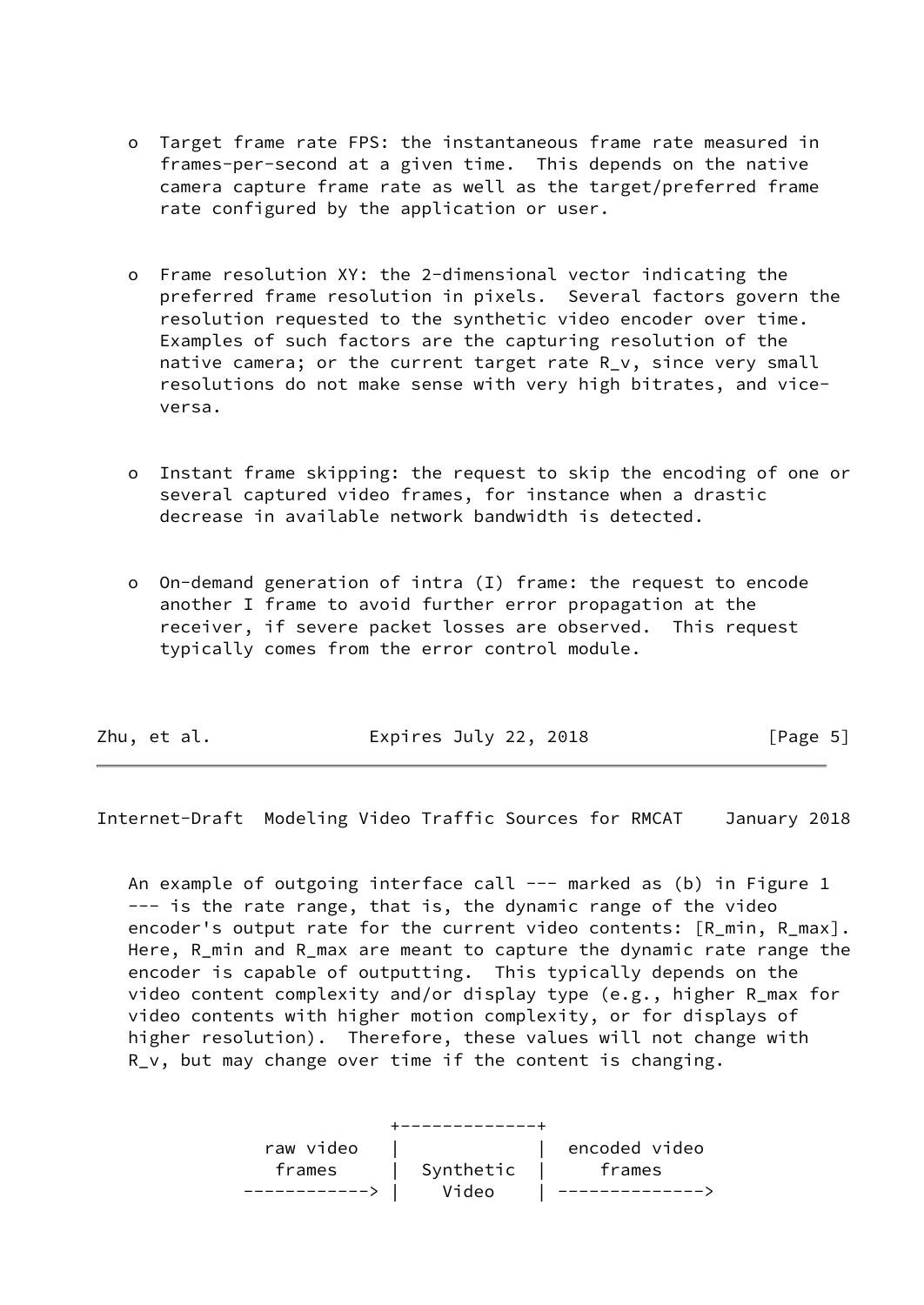

 Figure 1: Interaction between synthetic video encoder and other modules at the sender

<span id="page-6-0"></span>[5](#page-6-0). A Statistical Reference Model

 This section describes one simple statistical model of the live video encoder traffic source. Figure 2 summarizes the list of tunable parameters in this statistical model. A more comprehensive survey of popular methods for modeling video traffic source behavior can be found in [\[Tanwir2013\]](#page-18-1).

Zhu, et al. Expires July 22, 2018 [Page 6]

<span id="page-6-1"></span>Internet-Draft Modeling Video Traffic Sources for RMCAT January 2018

| Notation   | Parameter Name                      | Example Value   |
|------------|-------------------------------------|-----------------|
| R v        | Target rate request to encoder      | 1 Mbps          |
| <b>FPS</b> | Target frame rate of encoder output | 30 Hz           |
| tau v      | Encoder reaction latency            | $0.2 \text{ s}$ |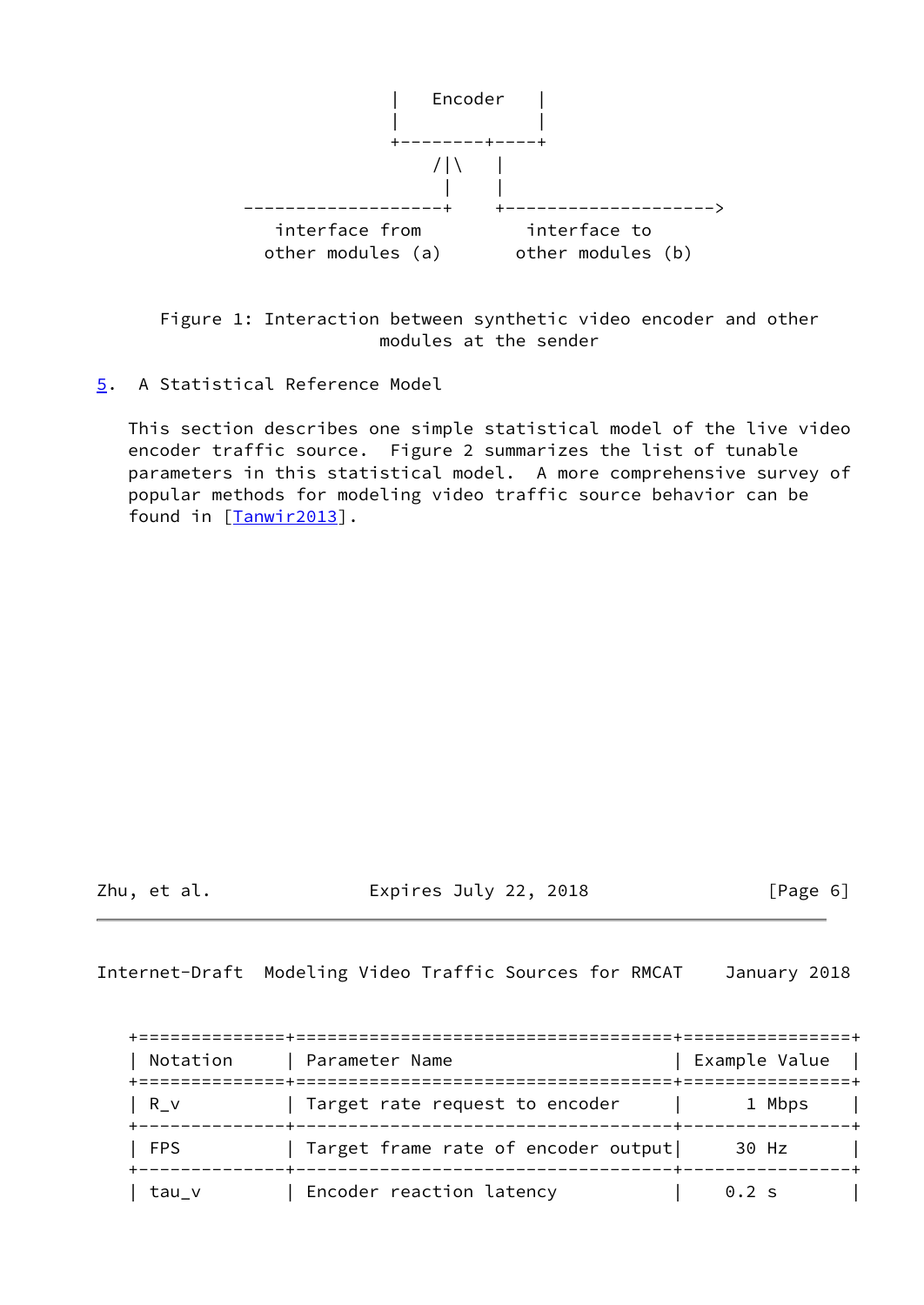| $K_d$     | Burst duration during transient                                                                                                   | 8 frames     |
|-----------|-----------------------------------------------------------------------------------------------------------------------------------|--------------|
| $K_B$     | Burst frame size during transient                                                                                                 | 13.5 KBytes* |
| t0        | Reference frame interval 1/FPS                                                                                                    | 33 ms        |
| B0        | Reference frame size $R_v/8$ /FPS                                                                                                 | 4.17 KBytes  |
| SCALE_t   | Scaling parameter of the zero-mean<br>Laplacian distribution describing<br>deviations in normalized frame<br>interval $(t-t0)/t0$ | 0.15         |
| SCALE_B   | Scaling parameter of the zero-mean<br>Laplacian distribution describing<br>deviations in normalized frame<br>size $(B- B0)/B0$    | 0.15         |
| $R_{min}$ | minimum rate supported by video<br>encoder or content activity                                                                    | 150 Kbps     |
| $R_{max}$ | maximum rate supported by video<br>encoder or content activity                                                                    | 1.5 Mbps     |
|           |                                                                                                                                   |              |

 \* Example value of K\_B for a video stream encoded at 720p and 30 frames per second, using H.264/AVC encoder.

 Figure 2: List of tunable parameters in a statistical video traffic source model.

<span id="page-7-0"></span>[5.1](#page-7-0). Time-damped response to target rate update

 While the congestion control module can update its target rate request R\_v at any time, the statistical model dictates that the encoder will only react to such changes tau\_v seconds after a previous rate transition. In other words, when the encoder has

| Zhu, et al. | Expires July 22, 2018 | [Page 7] |
|-------------|-----------------------|----------|
|-------------|-----------------------|----------|

<span id="page-7-1"></span>Internet-Draft Modeling Video Traffic Sources for RMCAT January 2018

reacted to a rate change request at time t, it will simply ignore all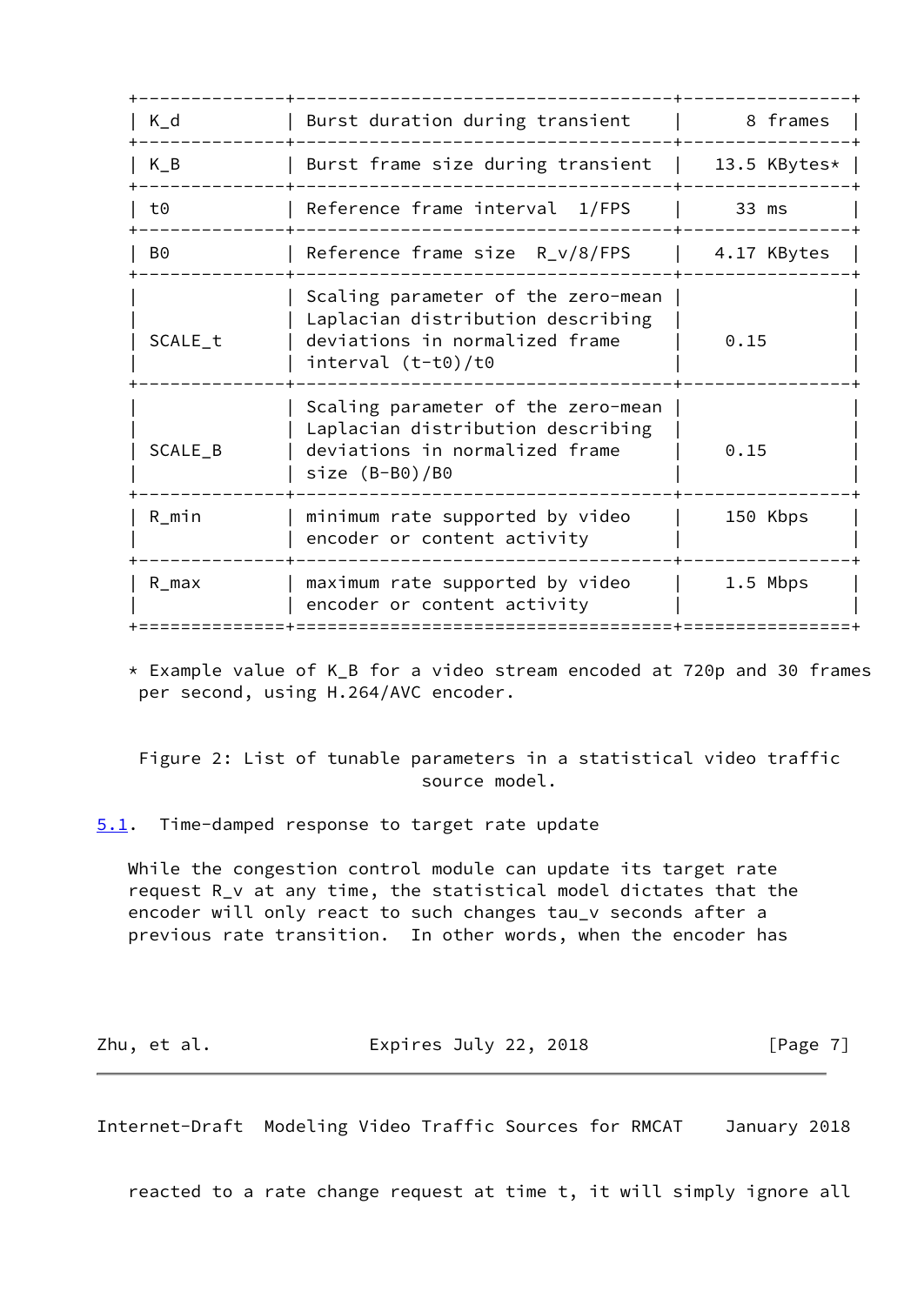subsequent rate change requests until time t+tau\_v.

<span id="page-8-0"></span>[5.2](#page-8-0). Temporary burst and oscillation during transient

 The output rate R\_o during the period [t, t+tau\_v] is considered to be in transient. Based on observations from video encoder output data, the transient behavior of an encoder upon reacting to a new target rate request is modelled in the form of high variation in output frame sizes. It is assumed that the overall average output rate R<sub>1</sub>o during this period matches the target rate R<sub>1</sub>v. Consequently, the occasional burst of large frames are followed by smaller-than-average encoded frames.

This temporary burst is characterized by two parameters:

- o burst duration K\_d: number of frames in the burst event; and
- o burst frame size K\_B: size of the initial burst frame which is typically significantly larger than average frame size at steady state.

 It can be noted that these burst parameters can also be used to mimic the insertion of a large on-demand I frame in the presence of severe packet losses. The values of K\_d and K\_B typically depend on the type of video codec, spatial and temporal resolution of the encoded stream, as well as the video content activity level.

<span id="page-8-1"></span>[5.3](#page-8-1). Output rate fluctuation at steady state

 The output rate R\_o during steady state is modelled as randomly fluctuating around the target rate R\_v. The output traffic can be characterized as the combination of two random processes denoting the frame interval t and output frame size B over time. These two random processes capture two sources of variations in the encoder output:

- o Fluctuations in frame interval: the intervals between adjacent frames have been observed to fluctuate around the reference  $interval$  of t $0 = 1$ /FPS. Deviations in normalized frame interval DELTA\_t =  $(t-t0)/t0$  can be modelled by a zero-mean Laplacian distribution with scaling parameter SCALE\_t. The value of SCALE\_t dictates the "width" of the Laplacian distribution and therefore the amount of fluctuations in actual frame intervals (t) with respect to the reference frame interval t0.
- o Fluctuations in frame size: size of the output encoded frames also tend to fluctuate around the reference frame size B0=R\_v/8/FPS. Likewise, deviations in the normalized frame size DELTA\_B =

Zhu, et al. **Expires July 22, 2018** [Page 8]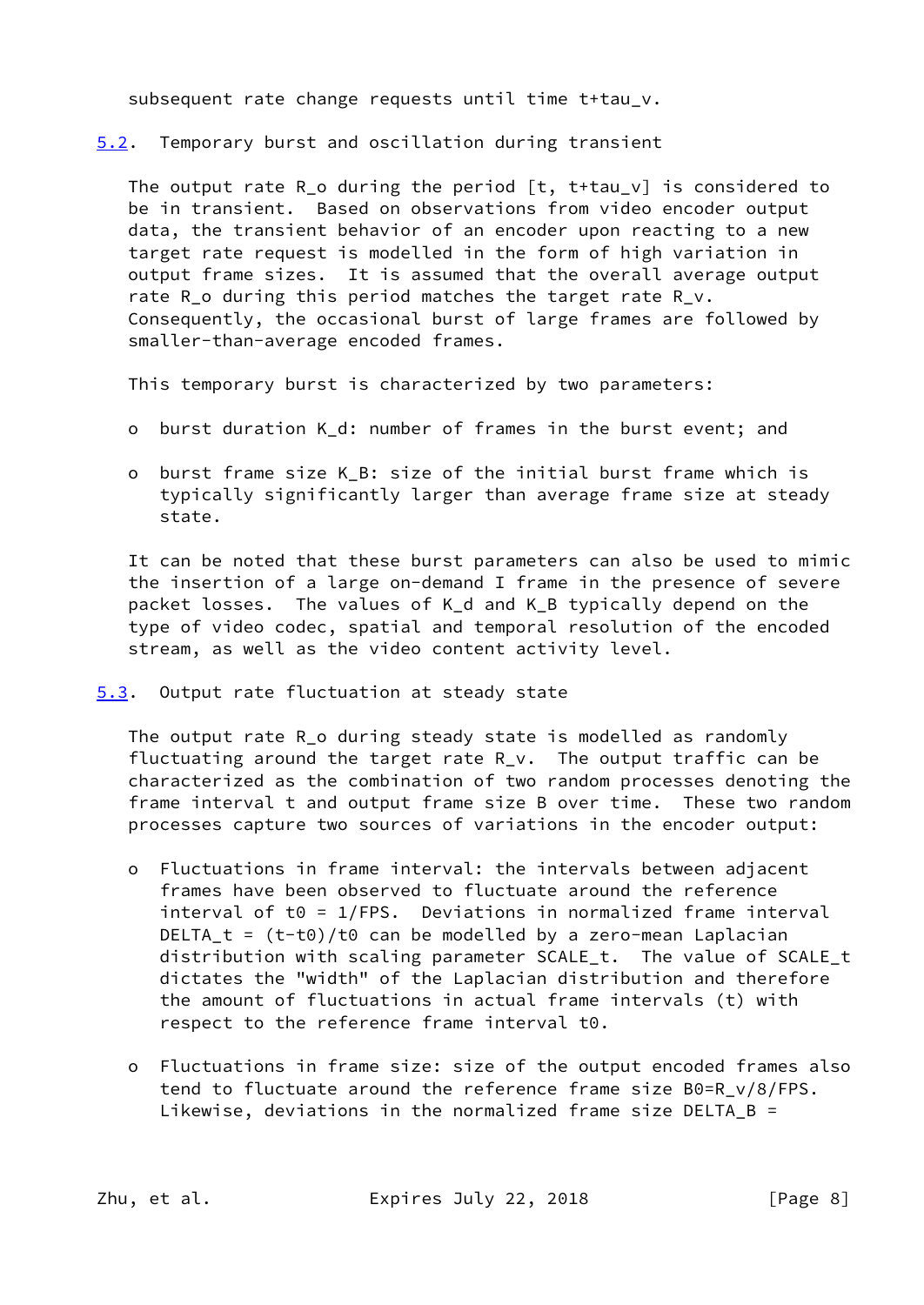<span id="page-9-1"></span> (B-B0)/B0 can be modelled by a zero-mean Laplacian distribution with scaling parameter SCALE B. The value of SCALE B dictates the "width" of this second Laplacian distribution and correspondingly the amount of fluctuations in output frame sizes (B) with respect to the reference target B0.

 Both values of SCALE\_t and SCALE\_B can be obtained via parameter fitting from empirical data captured for a given video encoder. Example values are listed in Figure 2 based on empirical data presented in [\[IETF-Interim](#page-17-5)].

<span id="page-9-0"></span>[5.4](#page-9-0). Rate range limit imposed by video content

 The output rate R\_o is further clipped within the dynamic range [R\_min, R\_max], which in reality are dictated by scene and motion complexity of the captured video content. In the proposed statistical model, these parameters are specified by the application.

<span id="page-9-2"></span>[6](#page-9-2). A Trace-Driven Model

 The second approach for modelling a video traffic source is trace driven. This can be achieved by running an actual live video encoder on a set of chosen raw video sequences and using the encoder's output traces for constructing a synthetic live encoder. With this approach, the recorded video traces naturally exhibit temporal fluctuations around a given target rate request R\_v from the congestion control module.

The following list summarizes the main steps of this approach:

- 1. Choose one or more representative raw video sequences.
- 2. Encode the sequence(s) using an actual live video encoder. Repeat the process for a number of bitrates. Keep only the sequence of frame sizes for each bitrate.
- 3. Construct a data structure that contains the output of the previous step. The data structure should allow for easy bitrate lookup.
- 4. Upon a target bitrate request R\_v from the controller, look up the closest bitrates among those previously stored. Use the frame size sequences stored for those bitrates to approximate the frame sizes to output.
- 5. The output of the synthetic encoder contains "encoded" frames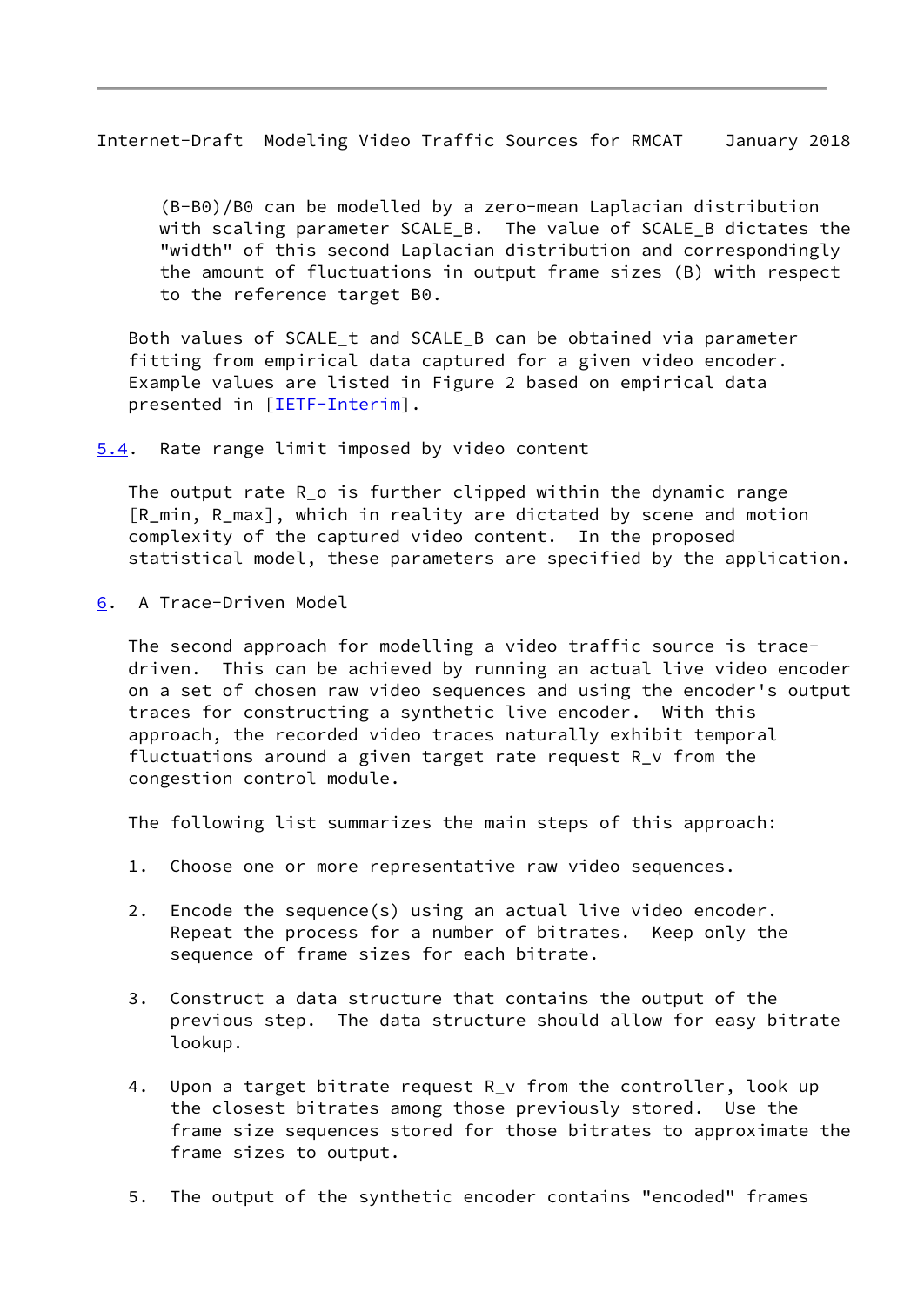with zeros as contents but with realistic sizes.

Zhu, et al. **Expires July 22, 2018** [Page 9]

<span id="page-10-1"></span>Internet-Draft Modeling Video Traffic Sources for RMCAT January 2018

In the following, Section  $6.1$  explains the first three steps  $(1-3)$ , [Section 6.2](#page-11-0) elaborates on the remaining two steps (4-5). Finally, [Section 6.3](#page-14-0) briefly discusses the possibility to extend the trace driven model for supporting time-varying frame rate and/or time varying frame resolution.

<span id="page-10-0"></span>[6.1](#page-10-0). Choosing the video sequence and generating the traces

 The first step is a careful choice of a set of video sequences that are representative of the target use cases for the video traffic model. For the example use case of interactive video conferencing, it is recommended to choose a low-motion sequence that resembles a "talking head", e.g. from a news broadcast or recording of an actual video conferencing call.

 The length of the chosen video sequence is a tradeoff. If it is too long, it will be difficult to manage the data structures containing the traces. If it is too short, there will be an obvious periodic pattern in the output frame sizes, leading to biased results when evaluating congestion control performance. In our experience, a sequence with a length between 2 and 4 minutes is a fair tradeoff.

 Given the chosen raw video sequence, denoted S, one can use a live encoder, e.g. some implementation of  $[H264]$  $[H264]$  or  $[HEVC]$  $[HEVC]$ , to produce a set of encoded sequences. As discussed in **Section 3**, the output bitrate of the live encoder can be achieved by tuning three input parameters: quantization step size, frame rate, and picture resolution. In order to simplify the choice of these parameters for a given target rate, one can typically assume a fixed frame rate (e.g. 30 fps) and a fixed resolution (e.g., 720p) when configuring the live encoder. See [Section 6.3](#page-14-0) for a discussion on how to relax these assumptions.

 Following these simplifications, the chosen encoder can be configured to start at a constant target bitrate, then vary the quantization step size (internally via the video encoder rate controller) to meet various externally specified target rates. It can be further assumed the first frame is encoded as an I-frame and the rest are P-frames. For live encoding, the encoder rate control algorithm typically does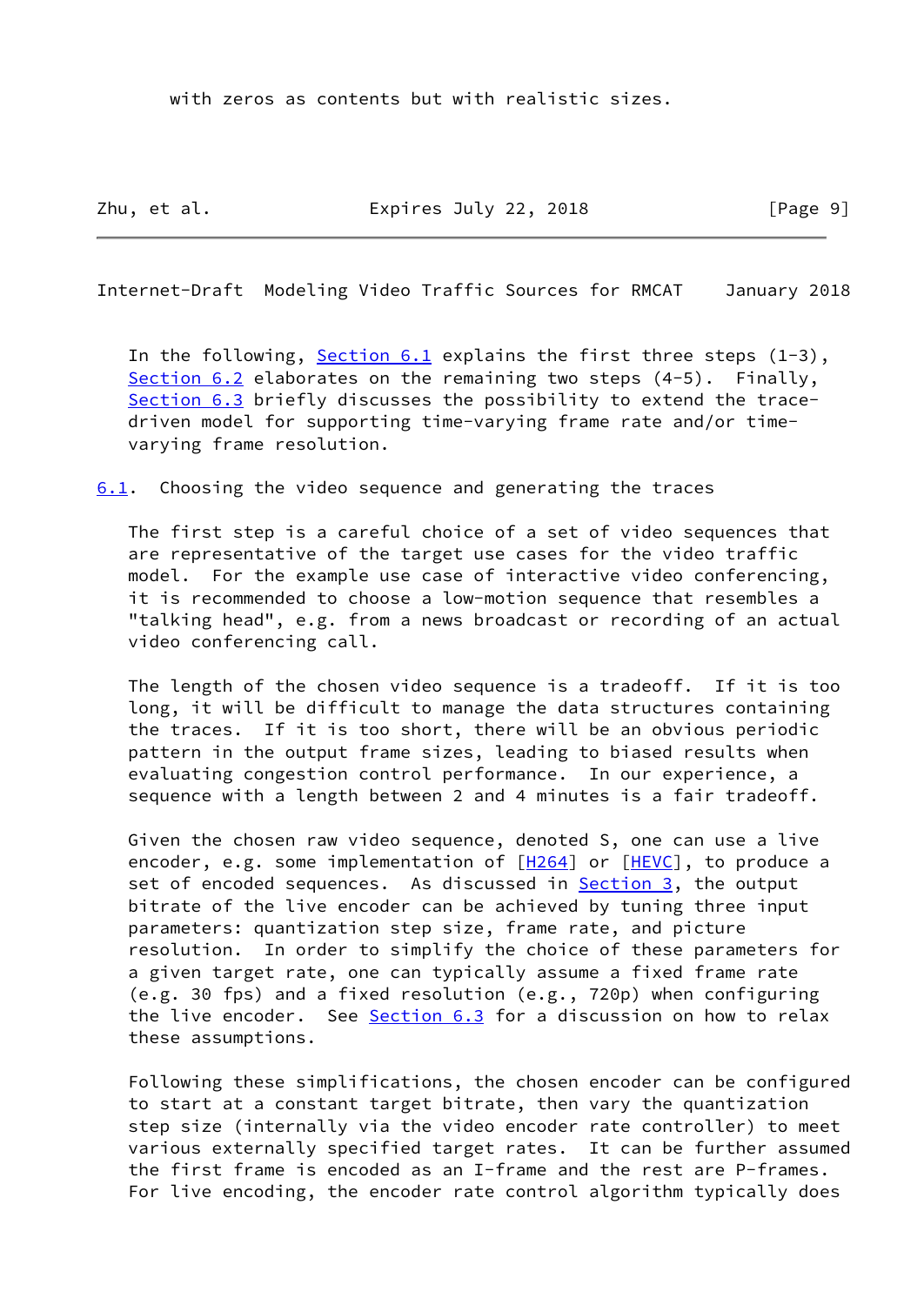not use knowledge of frames in the future when encoding a given frame.

 Given the minimum and maximum bitrates at which the synthetic codec is to operate (denoted as R\_min and R\_max, see  $Section 4$ ), the entire range of target bitrates can be divided into n\_s + 1 bitrate steps of length  $l = (R \text{ max} - R \text{ min}) / n \text{ s}$ . The following simple algorithm is used to encode the raw video sequence.

Zhu, et al. **Expires July 22, 2018** [Page 10]

<span id="page-11-1"></span>Internet-Draft Modeling Video Traffic Sources for RMCAT January 2018

 $r = R$  min while  $r \leq R$  max do  $Trace[r] = encode_s$ equence $(S, r, e)$  $r = r + 1$ 

 The function encode\_sequence takes as input parameters, respectively, a raw video sequence (S), a constant target rate (r), and an encoder rate control algorithm (e); it returns a vector with the sizes of frames in the order they were encoded. The output vector is stored in a map structure called Traces, whose keys are bitrates and whose values are vectors of frame sizes.

 The choice of a value for n\_s is important, as it determines the number of vectors of frame sizes stored in the map Traces. The minimum value one can choose for n\_s is 1, and the maximum value depends on the amount of memory available for holding the map Traces. A reasonable value for  $n_s$  is one that results in steps of length  $l =$  200 kbps. The next section will discuss further the choice of the step length l.

 Finally, note that, as mentioned in previous sections, R\_min and R\_max may be modified after the initial sequences are encoded. Hence, the algorithm described in the next section also covers the cases when the current target bitrate is less than R\_min, or greater than R\_max.

<span id="page-11-0"></span>[6.2](#page-11-0). Using the traces in the synthetic codec

 The main idea behind the trace-driven synthetic codec is that it mimics the rate adaptation behavior of a real live codec upon dynamic updates of the target rate R\_v by the congestion control module. It does so by switching to a different frame size vector stored in the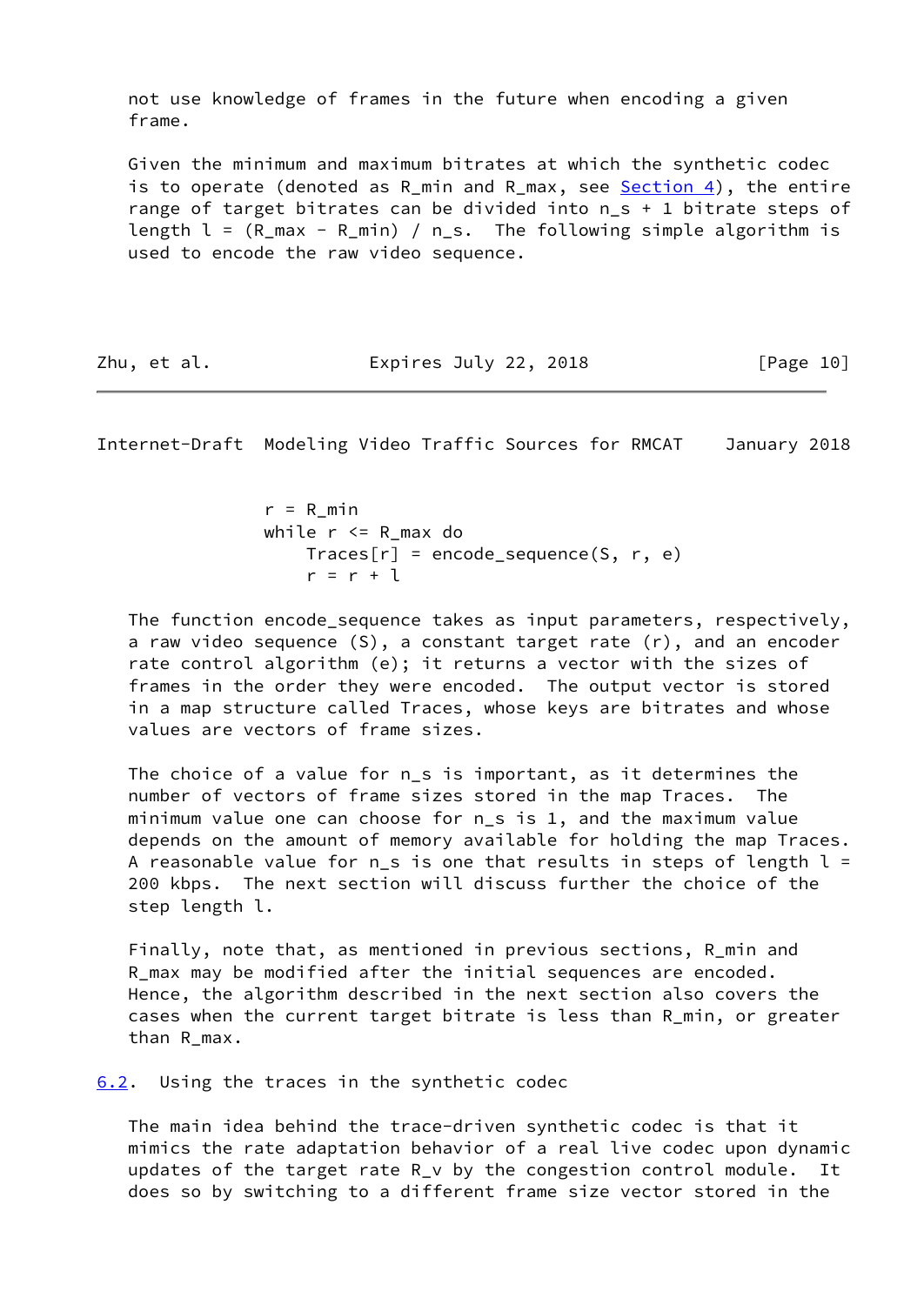map Traces when needed.

<span id="page-12-0"></span>[6.2.1](#page-12-0). Main algorithm

 The main algorithm for rate adaptation in the synthetic codec maintains two variables: r current and t current.

 o The variable r\_current points to one of the keys of map Traces. Upon a change in the value of R\_v, typically because the congestion controller detects that the network conditions have changed, r\_current is updated to the greatest key in Traces that is less than or equal to the new value of R\_v. It is assumed that the value of R\_v is clipped within the range [R\_min, R\_max].

Zhu, et al. **Expires July 22, 2018** [Page 11]

Internet-Draft Modeling Video Traffic Sources for RMCAT January 2018

r current =  $r$  such that ( r in keys(Traces) and  $r \le R \vee$  and (not(exists)  $r'$  in keys(Traces) such that  $r < r' < R_V$ ) )

 o The variable t\_current is an index to the frame size vector stored in Traces[r\_current]. It is updated every time a new frame is due. It is assumed that all vectors stored Traces to have the same size, denoted as size\_traces. The following equation governs the update of t\_current:

```
 if t_current < SkipFrames then
  t_current = t_current + 1
else
   t_current = ((t_current+1-SkipFrames) % (size_traces-SkipFrames))
               + SkipFrames
```
 where operator % denotes modulo, and SkipFrames is a predefined constant that denotes the number of frames to be skipped at the beginning of frame size vectors after t\_current has wrapped around. The point of constant SkipFrames is avoiding the effect of periodically sending a large I-frame followed by several smaller than-average P-frames. A typical value of SkipFrames is 20, although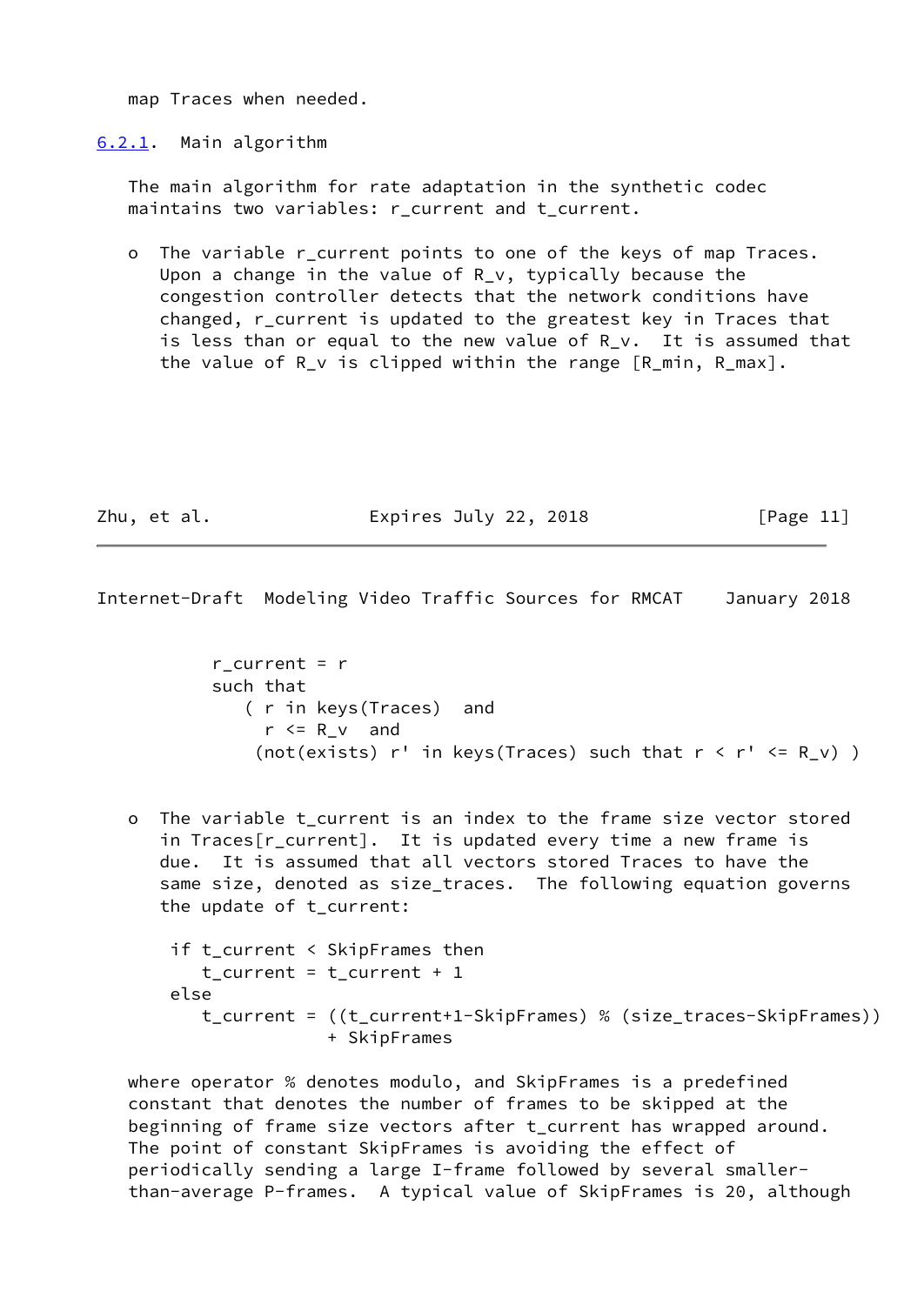it could be set to 0 if one is interested in studying the effect of sending I-frames periodically.

 The initial value of r\_current is set to R\_min, and the initial value of t current set to  $0$ .

 When a new frame is due, its size can be calculated following one of the three cases below:

a)  $R_{min} \le R_{v} \le R_{max}$ : the output frame size is calculated via linear interpolation of the frame sizes appearing in Traces[r\_current] and Traces[r\_current + l]. The interpolation is done as follows:

> size\_lo = Traces[r\_current][t\_current] size hi = Traces[r current + l][t current] distance\_lo =  $(R_v - r_c)$ current  $) / l$ framesize = size\_hi \* distance\_lo + size\_lo \*  $(1 - distance_{lo})$

b)  $R_v < R_{min}$ : the output frame size is calculated via scaling with respect to the lowest bitrate R\_min, as follows:

| Zhu, et al. | Expires July 22, 2018 | [Page 12] |
|-------------|-----------------------|-----------|
|-------------|-----------------------|-----------|

<span id="page-13-1"></span>Internet-Draft Modeling Video Traffic Sources for RMCAT January 2018

factor =  $R_v$  /  $R_m$ in framesize = max(1, factor  $*$  Traces[R\_min][t\_current])

c)  $R_v$  >=  $R_{max}$ : the output frame size is calculated by scaling with respect to the highest bitrate R\_max:

> factor =  $R_v$  /  $R_{max}$ framesize = factor  $*$  Traces[R\_max][t\_current]

 In case b), we set the minimum output size to 1 byte, since the value of factor can be arbitrarily close to 0.

<span id="page-13-0"></span>[6.2.2](#page-13-0). Notes to the main algorithm

 Note that main algorithm as described above can be further extended to mimic some additional typical behaviors of a live encoder. Two examples are given below: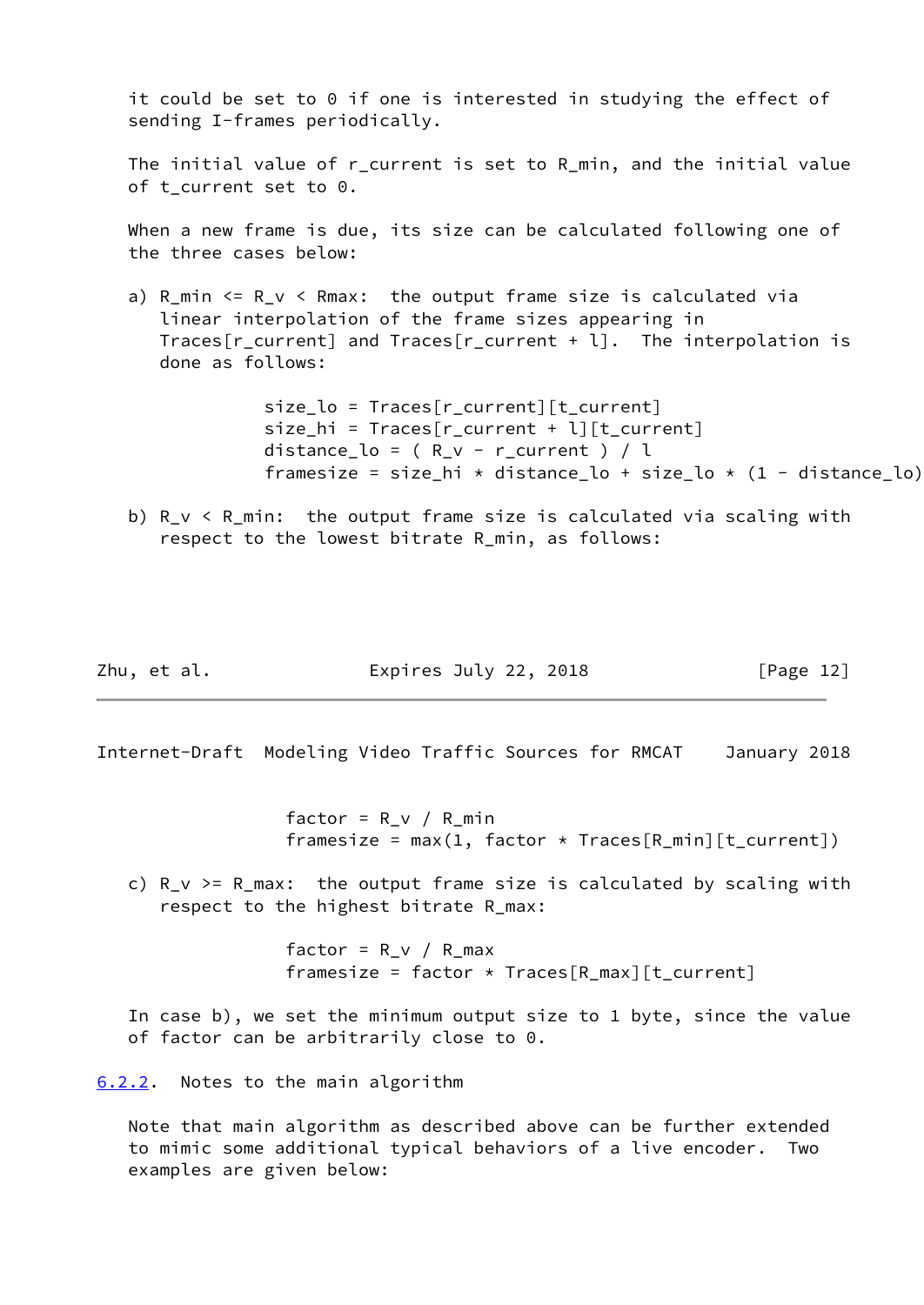- o I-frames on demand: The synthetic codec can be extended to simulate the sending of I-frames on demand, e.g., as a reaction to losses. To implement this extension, the codec's incoming interface (see (a) in Figure 1) is augmented with a new function to request a new I-frame. Upon calling such function, t\_current is reset to 0.
- o Variable step length l between R\_min and R\_max: In the main algorithm, the step length l is fixed for ease of explanation. However, if the range [R\_min, R\_max] is very wide, it is also possible to define a set of intermediate encoding rates with variable step length. The rationale behind this modification is that the difference between 400 kbps and 600 kbps as target bitrate is much more significant than the difference between 4400 kbps and 4600 kbps. For example, one could define steps of length 200 Kbps under 1 Mbps, then steps of length 300 Kbps between 1 Mbps and 2 Mbps; 400 Kbps between 2 Mbps and 3 Mbps, and so on.

<span id="page-14-0"></span>[6.3](#page-14-0). Varying frame rate and resolution

 The trace-driven synthetic codec model explained in this section is relatively simple due to fixed frame rate and frame resolution. The model can extended further to accommodate variable frame rate and/or variable spatial resolution.

When the encoded picture quality at a given bitrate is low, one can potentially decrease either the frame rate (if the video sequence is currently in low motion) or the spatial resolution in order to improve quality-of-experince (QoE) in the overall encoded video. On the other hand, if target bitrate increases to a point where there is

| Zhu, et al. | Expires July 22, 2018 | [Page 13] |
|-------------|-----------------------|-----------|
|             |                       |           |

<span id="page-14-1"></span>Internet-Draft Modeling Video Traffic Sources for RMCAT January 2018

 no longer a perceptible improvement in the picture quality of individual frames, then one might afford to increase the spatial resolution or the frame rate (useful if the video is currently in high motion).

 Many techniques have been proposed to choose over time the best combination of encoder quatization step size, frame rate, and spatial resolution in order to maximize the quality of live video codecs [\[Ozer2011](#page-17-8)][Hu2010]. Future work may consider extending the tracedriven codec to accommodate variable frame rate and/or resolution.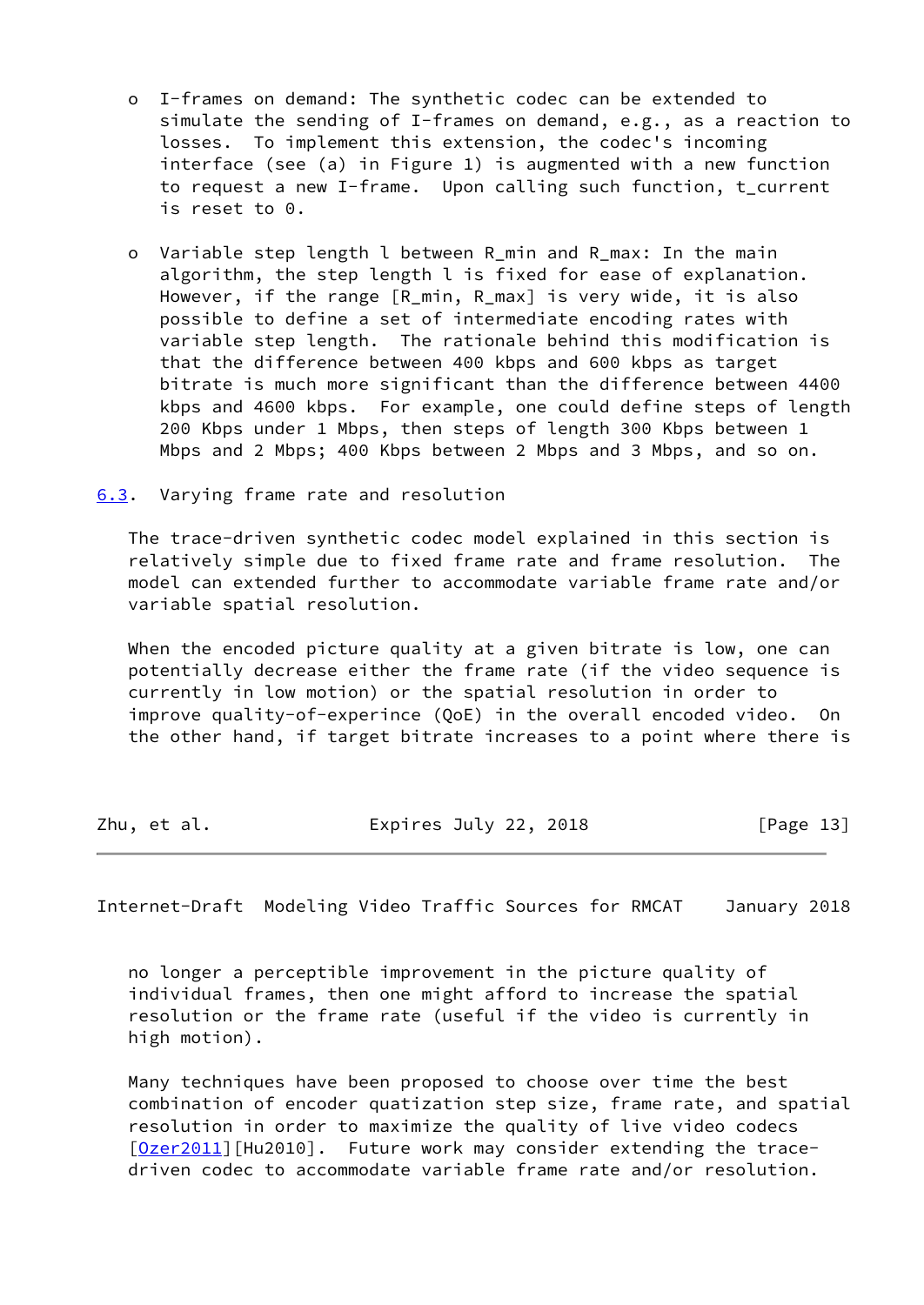From the perspective of congestion control, varying the spatial resolution typically requires a new intra-coded frame to be generated, thereby incurring a temporary burst in the output traffic pattern. The impact of frame rate change tends to be more subtle: reducing frame rate from high to low leads to sparsely spaced larger encoded packets instead of many densely spaced smaller packets. Such difference in traffic profiles may still affect the performance of congestion control, especially when outgoing packets are not paced by the media transport module. Investigation of varying frame rate and resolution are left for future work.

<span id="page-15-0"></span>[7](#page-15-0). Combining The Two Models

 It is worthwhile noting that the statistical and trace-driven models each has its own advantages and drawbacks. Both models are fairly simple to implement. It takes significantly greater effort to fit the parameters of a statistical model to actual encoder output data whereas it is straightforward for a trace-driven model to obtain encoded frame size data. On the other hand, once validated, the statistical model is more flexible in mimicking a wide range of encoder/content behaviors by simply varying the correponding parameters in the model. In this regard, a trace-driven model relies -- by definition -- on additional data collection efforts for accommodating new codecs or video contents.

 In general, the trace-driven model is more realistic for mimicking ongoing, steady-state behavior of a video traffic source whereas the statistical model is more versatile for simulating transient events (e.g., when target rate changes from A to B with temporary bursts during the transition). It is also possible to combine both models into a hybrid approach, using traces during steady-state and statistical model during transients.

Zhu, et al. **Expires July 22, 2018** [Page 14]

<span id="page-15-1"></span>Internet-Draft Modeling Video Traffic Sources for RMCAT January 2018

 +---------------+ transient | Generate next | +------>| K\_d transient | +-------------+ / | frames |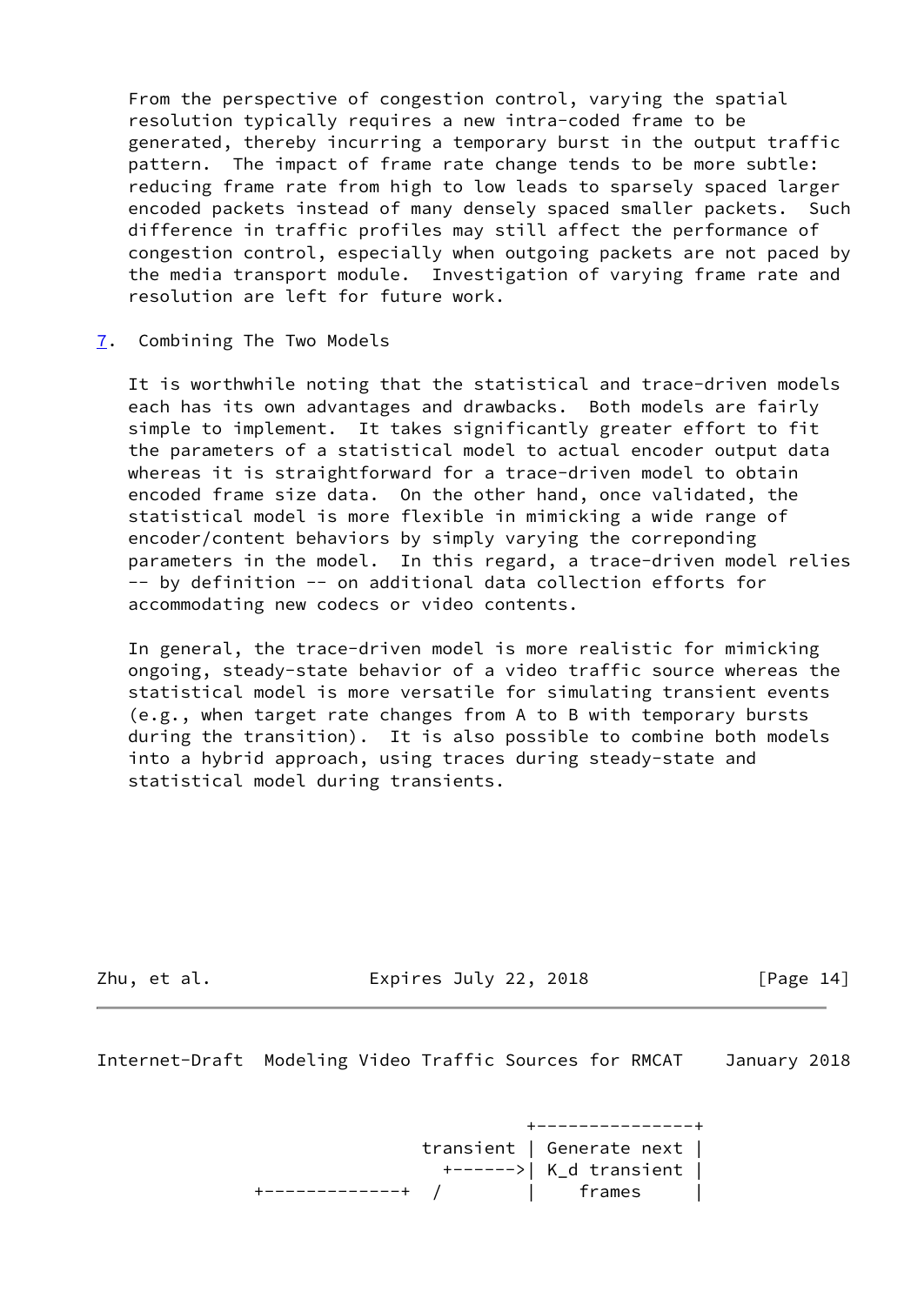

Figure 3: Hybrid approach for modeling video traffic

 As shown in Figure 3, the video traffic model operates in transient state if the requested target rate R\_v is substantially higher than the previous target, or else it operates in steady state. During transient state, a total of K\_d frames are generated by the statistical model, resulting in one (1) big burst frame with size K\_B followed by K\_d-1 smaller frames. When operating at steady-state, the video traffic model simply generates a frame according to the trace-driven model given the target rate, while modulating the frame interval according to the distribution specified by the statistical model. One example criterion for determining whether the traffic model should operate in transient state is whether the rate increase exceeds 10% of previous target rate. Finally, as this model follows transient state behavior dictated by the statistical model, upon a substantial rate change, the model will follow the time-damping mechanism defined in  $Section 5.1$ , which is governed by parameter tau\_v.

<span id="page-16-0"></span>[8](#page-16-0). Implementation Status

 The statistical model has been implemented as a traffic generator module within the  $[ns-2]$  $[ns-2]$  network simulation platform.

 More recently, the statistical, trace-driven, and hybrid models have been implemented as a stand-alone, platform-independent traffic source module. This can be easily integrated into network simulation platforms such as  $[ns-2]$  $[ns-2]$  and  $[ns-3]$  $[ns-3]$ , as well as testbeds using a real network. The stand-alone traffic source module is available as an open source implementation at [[Syncodecs\]](#page-18-2).

Zhu, et al. **Expires July 22, 2018** [Page 15]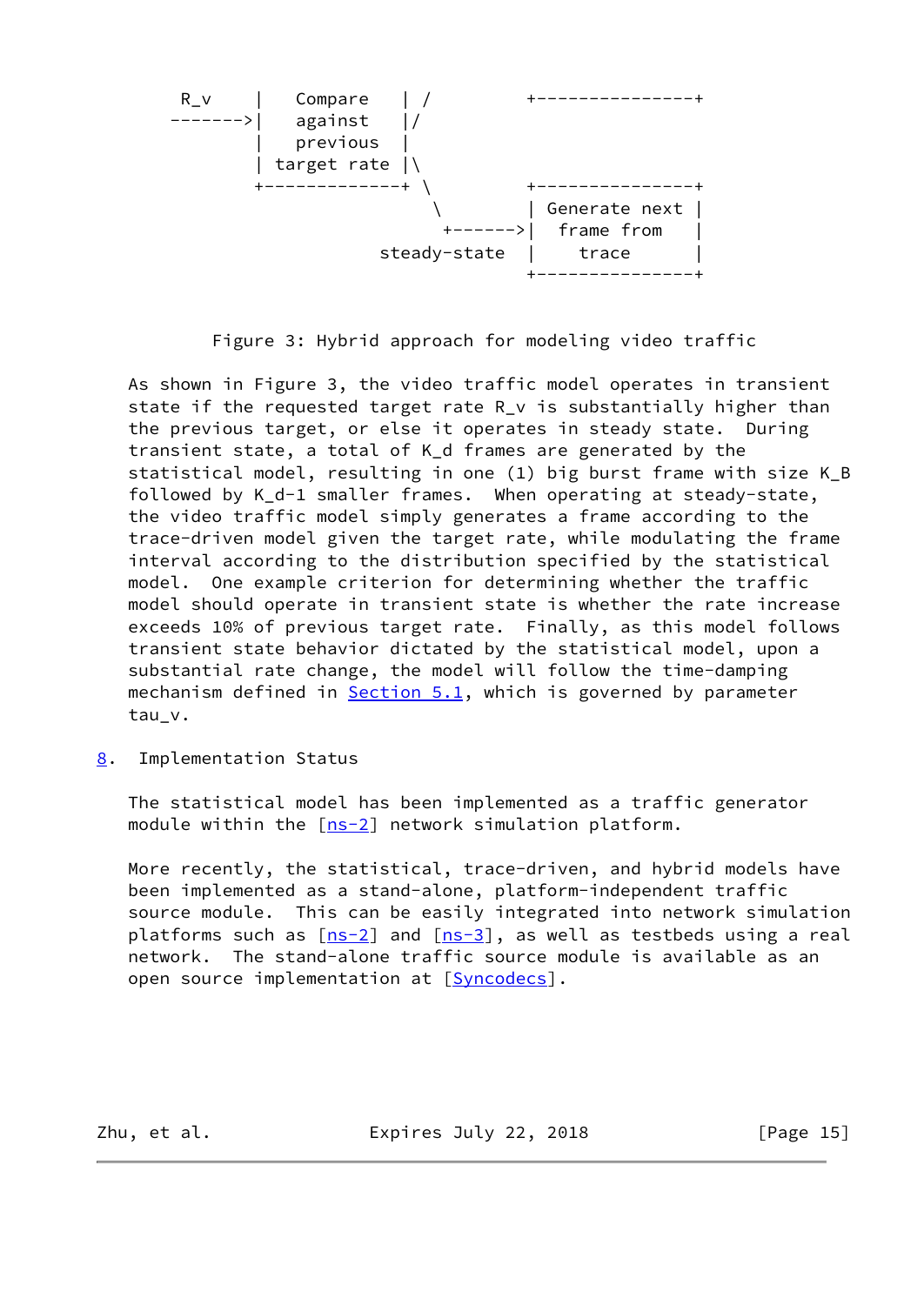<span id="page-17-1"></span><span id="page-17-0"></span>[9](#page-17-0). IANA Considerations

There are no IANA impacts in this memo.

<span id="page-17-2"></span>[10.](#page-17-2) References

<span id="page-17-3"></span>[10.1](#page-17-3). Normative References

 [RFC2119] Bradner, S., "Key words for use in RFCs to Indicate Requirement Levels", [BCP 14](https://datatracker.ietf.org/doc/pdf/bcp14), [RFC 2119](https://datatracker.ietf.org/doc/pdf/rfc2119), DOI 10.17487/RFC2119, March 1997, <[https://www.rfc-editor.org/info/rfc2119>](https://www.rfc-editor.org/info/rfc2119).

<span id="page-17-4"></span>[10.2](#page-17-4). Informative References

- <span id="page-17-6"></span> [H264] ITU-T Recommendation H.264, "Advanced video coding for generic audiovisual services", May 2003, <[https://www.itu.int/rec/T-REC-H.264>](https://www.itu.int/rec/T-REC-H.264).
- <span id="page-17-7"></span> [HEVC] ITU-T Recommendation H.265, "High efficiency video coding", April 2013, <[https://www.itu.int/rec/T-REC-H.265>](https://www.itu.int/rec/T-REC-H.265).
- [Hu2010] Hu, H., Ma, Z., and Y. Wang, "Optimization of Spatial, Temporal and Amplitude Resolution for Rate-Constrained Video Coding and Scalable Video Adaptation", in Proc. 19th IEEE International Conference on Image Processing, (ICIP'12), September 2012.

<span id="page-17-5"></span>[IETF-Interim]

 Zhu, X., Mena, S., and Z. Sarker, "Update on RMCAT Video Traffic Model: Trace Analysis and Model Update", April 2017, [<https://www.ietf.org/proceedings/](https://www.ietf.org/proceedings/interim-2017-rmcat-01/slides/slides-interim-2017-rmcat-01-sessa-update-on-video-traffic-model-draft-00.pdf) [interim-2017-rmcat-01/slides/slides-interim-2017-rmcat-01](https://www.ietf.org/proceedings/interim-2017-rmcat-01/slides/slides-interim-2017-rmcat-01-sessa-update-on-video-traffic-model-draft-00.pdf) [sessa-update-on-video-traffic-model-draft-00.pdf>](https://www.ietf.org/proceedings/interim-2017-rmcat-01/slides/slides-interim-2017-rmcat-01-sessa-update-on-video-traffic-model-draft-00.pdf).

- <span id="page-17-9"></span> [ns-2] "The Network Simulator - ns-2", <[http://www.isi.edu/nsnam/ns/>](http://www.isi.edu/nsnam/ns/).
- <span id="page-17-10"></span>[ns-3] "The Network Simulator - ns-3", <<https://www.nsnam.org/>>.

<span id="page-17-8"></span>[Ozer2011]

 Ozer, J., "Video Compression for Flash, Apple Devices and HTML5", ISBN 13:978-0976259503, 2011.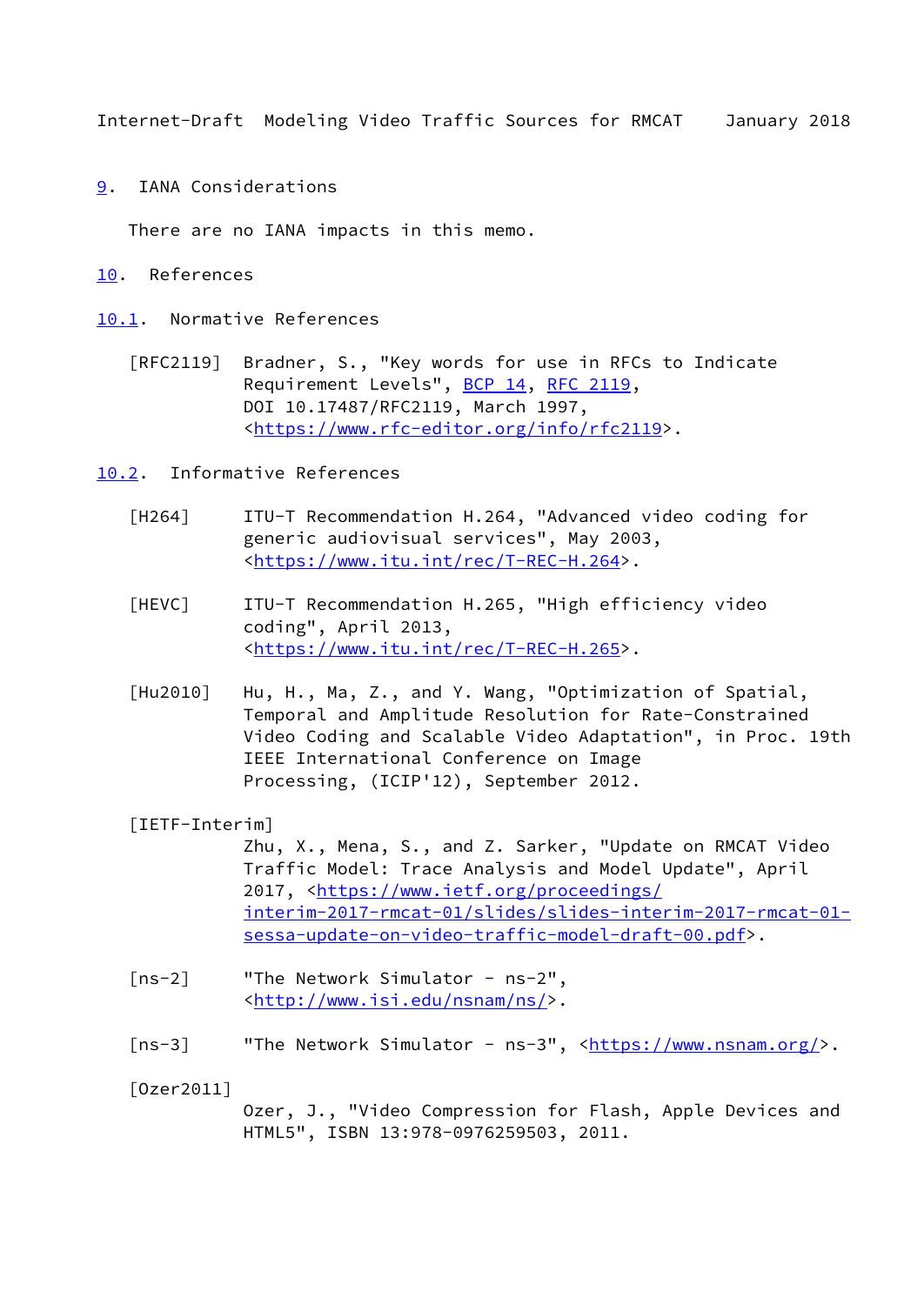<span id="page-18-2"></span><span id="page-18-1"></span><span id="page-18-0"></span>Internet-Draft Modeling Video Traffic Sources for RMCAT January 2018 [Syncodecs] Mena, S., D'Aronco, S., and X. Zhu, "Syncodecs: Synthetic codecs for evaluation of RMCAT work", <[https://github.com/cisco/syncodecs>](https://github.com/cisco/syncodecs). [Tanwir2013] Tanwir, S. and H. Perros, "A Survey of VBR Video Traffic Models", IEEE Communications Surveys and Tutorials, vol. 15, no. 5, pp. 1778-1802., October 2013. Authors' Addresses Xiaoqing Zhu Cisco Systems 12515 Research Blvd., Building 4 Austin, TX 78759 USA Email: xiaoqzhu@cisco.com Sergio Mena de la Cruz Cisco Systems EPFL, Quartier de l'Innovation, Batiment E Ecublens, Vaud 1015 Switzerland Email: semena@cisco.com Zaheduzzaman Sarker Ericsson AB Luleae, SE 977 53 Sweden Phone: +46 10 717 37 43 Email: zaheduzzaman.sarker@ericsson.com